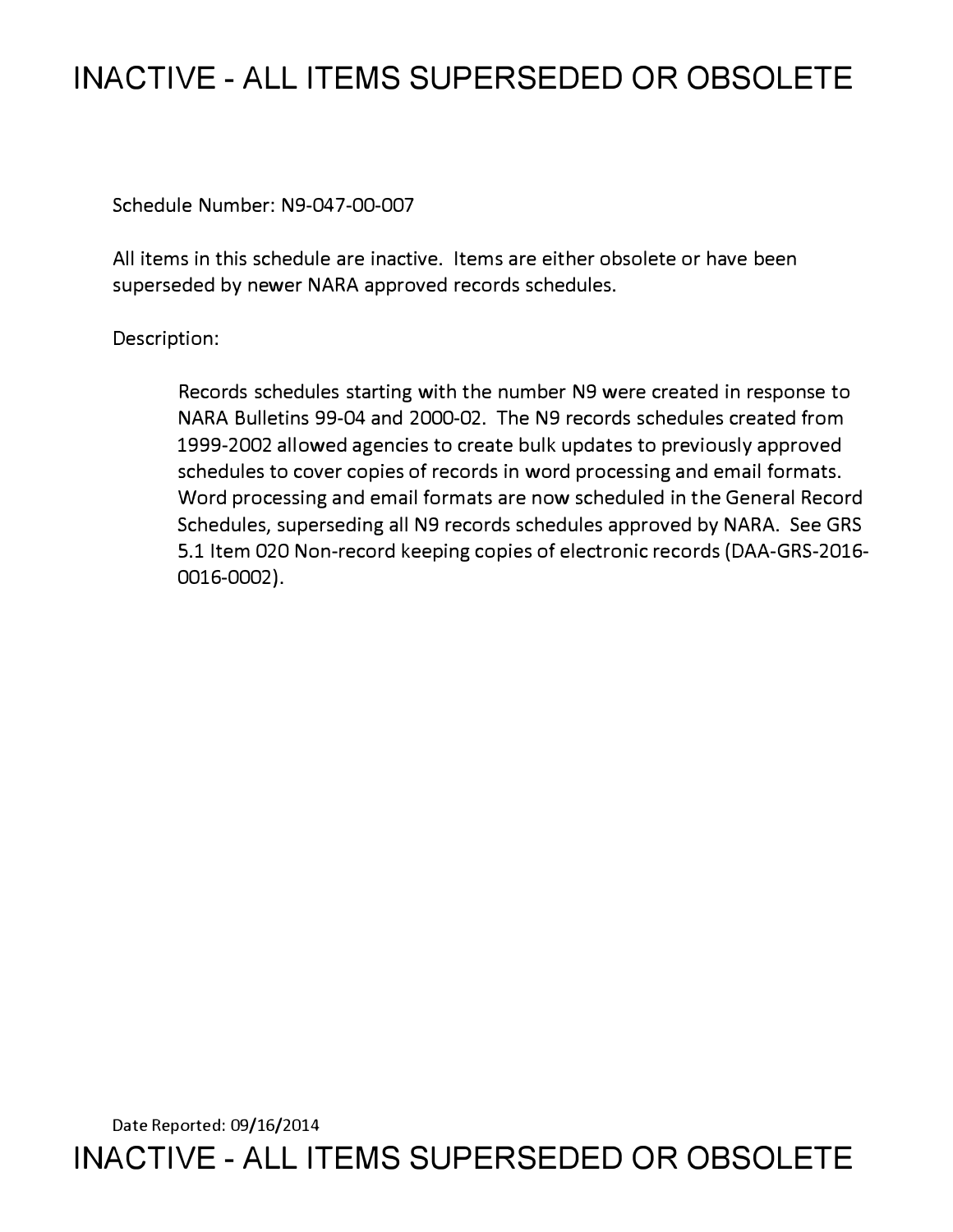| <b>REQUEST FOR RECORDS DISPOSITION AUTHORITY</b>                                                                                                                                                                                                                                                                                                                               |                                                                 |                                                                  | <b>JOB NUMBER</b><br>N9-47-00-07                                                                                                                                                       |                                               |                                           |
|--------------------------------------------------------------------------------------------------------------------------------------------------------------------------------------------------------------------------------------------------------------------------------------------------------------------------------------------------------------------------------|-----------------------------------------------------------------|------------------------------------------------------------------|----------------------------------------------------------------------------------------------------------------------------------------------------------------------------------------|-----------------------------------------------|-------------------------------------------|
| NATIONAL ARCHIVES & RECORDS ADMINISTRATION<br>To<br>8601 ADELPHI ROAD COLLEGE PARK, MD 20740-6001                                                                                                                                                                                                                                                                              |                                                                 |                                                                  | Date received<br><b>JAN 1 0 2000</b>                                                                                                                                                   |                                               |                                           |
| FROM (Agency or establishment)<br>1<br><b>Social Security Administration</b>                                                                                                                                                                                                                                                                                                   |                                                                 |                                                                  | <b>NOTIFICATION TO AGENCY</b>                                                                                                                                                          |                                               |                                           |
| <b>MAJOR SUBDIVISION</b><br>$\overline{2}$                                                                                                                                                                                                                                                                                                                                     |                                                                 |                                                                  | In accordance with the provisions of $44 \cup S \subset 3303a$ , the<br>disposition request, including amendments, is approved<br>except for items that may be marked "disposition not |                                               |                                           |
| <b>MINOR SUBDIVISION</b><br>3                                                                                                                                                                                                                                                                                                                                                  |                                                                 |                                                                  | approved" or "withdrawn" in column 10                                                                                                                                                  |                                               |                                           |
| NAME OF PERSON WITH WHOM TO<br>4<br><b>CONFER</b><br><b>Stanley Nusenko</b>                                                                                                                                                                                                                                                                                                    |                                                                 | <b>TELEPHONE NUMBER</b><br>5<br>410/965-8987<br>FAX 410/966-1704 | <b>DATE</b><br><b>ARCHIVIST OF THE UNITED STATES</b><br>$5 - 8 - 00$                                                                                                                   |                                               |                                           |
| 6<br><b>AGENCY CERTIFICATION</b><br>I hereby certify that I am authorized to act for this agency in matters pertaining to the disposition of its records and that the<br>needed after the retention periods specified, and that written concurrence from the General Accounting Office, under the<br>provisions of Title 8 of the GAO Manual for Guidance of Federal Agencies, |                                                                 |                                                                  |                                                                                                                                                                                        |                                               |                                           |
| $\bigtimes$ is not required<br>$\Box$ is attached, or                                                                                                                                                                                                                                                                                                                          |                                                                 |                                                                  | has been requested                                                                                                                                                                     |                                               |                                           |
| SIGNATURE OF AGENCY REPRESENTATIVE<br><b>DATE</b><br>11/23/99                                                                                                                                                                                                                                                                                                                  |                                                                 |                                                                  | <b>TITLE</b><br>SSA Records Officer                                                                                                                                                    |                                               |                                           |
| 7 ITEM NO                                                                                                                                                                                                                                                                                                                                                                      |                                                                 | 8 DESCRIPTION OF ITEM AND PROPOSED DISPOSITION                   |                                                                                                                                                                                        | 9 GRS OR<br>SUPERSEDED JOB<br><b>CITATION</b> | <b>10 ACTION TAKEN</b><br>(NARA USE ONLY) |
|                                                                                                                                                                                                                                                                                                                                                                                | General (Cross-Cutting) Program Files                           |                                                                  |                                                                                                                                                                                        |                                               |                                           |
|                                                                                                                                                                                                                                                                                                                                                                                | (See attached submission in response to<br>NARA Bulletin 99-04) |                                                                  |                                                                                                                                                                                        |                                               |                                           |
|                                                                                                                                                                                                                                                                                                                                                                                |                                                                 |                                                                  |                                                                                                                                                                                        |                                               |                                           |
|                                                                                                                                                                                                                                                                                                                                                                                |                                                                 |                                                                  |                                                                                                                                                                                        |                                               |                                           |
|                                                                                                                                                                                                                                                                                                                                                                                |                                                                 |                                                                  |                                                                                                                                                                                        |                                               |                                           |
|                                                                                                                                                                                                                                                                                                                                                                                |                                                                 |                                                                  |                                                                                                                                                                                        |                                               |                                           |
|                                                                                                                                                                                                                                                                                                                                                                                |                                                                 |                                                                  |                                                                                                                                                                                        |                                               |                                           |

 $\mathcal{A}=\mathcal{A}=\mathcal{A}$ 

 $\sim$   $\sim$ 

 $\label{eq:2} \frac{1}{\sqrt{2}}\left(\frac{1}{\sqrt{2}}\right)^{2} \left(\frac{1}{\sqrt{2}}\right)^{2} \left(\frac{1}{\sqrt{2}}\right)^{2} \left(\frac{1}{\sqrt{2}}\right)^{2} \left(\frac{1}{\sqrt{2}}\right)^{2} \left(\frac{1}{\sqrt{2}}\right)^{2} \left(\frac{1}{\sqrt{2}}\right)^{2} \left(\frac{1}{\sqrt{2}}\right)^{2} \left(\frac{1}{\sqrt{2}}\right)^{2} \left(\frac{1}{\sqrt{2}}\right)^{2} \left(\frac{1}{\sqrt{2}}\right)^{2} \left(\frac{$